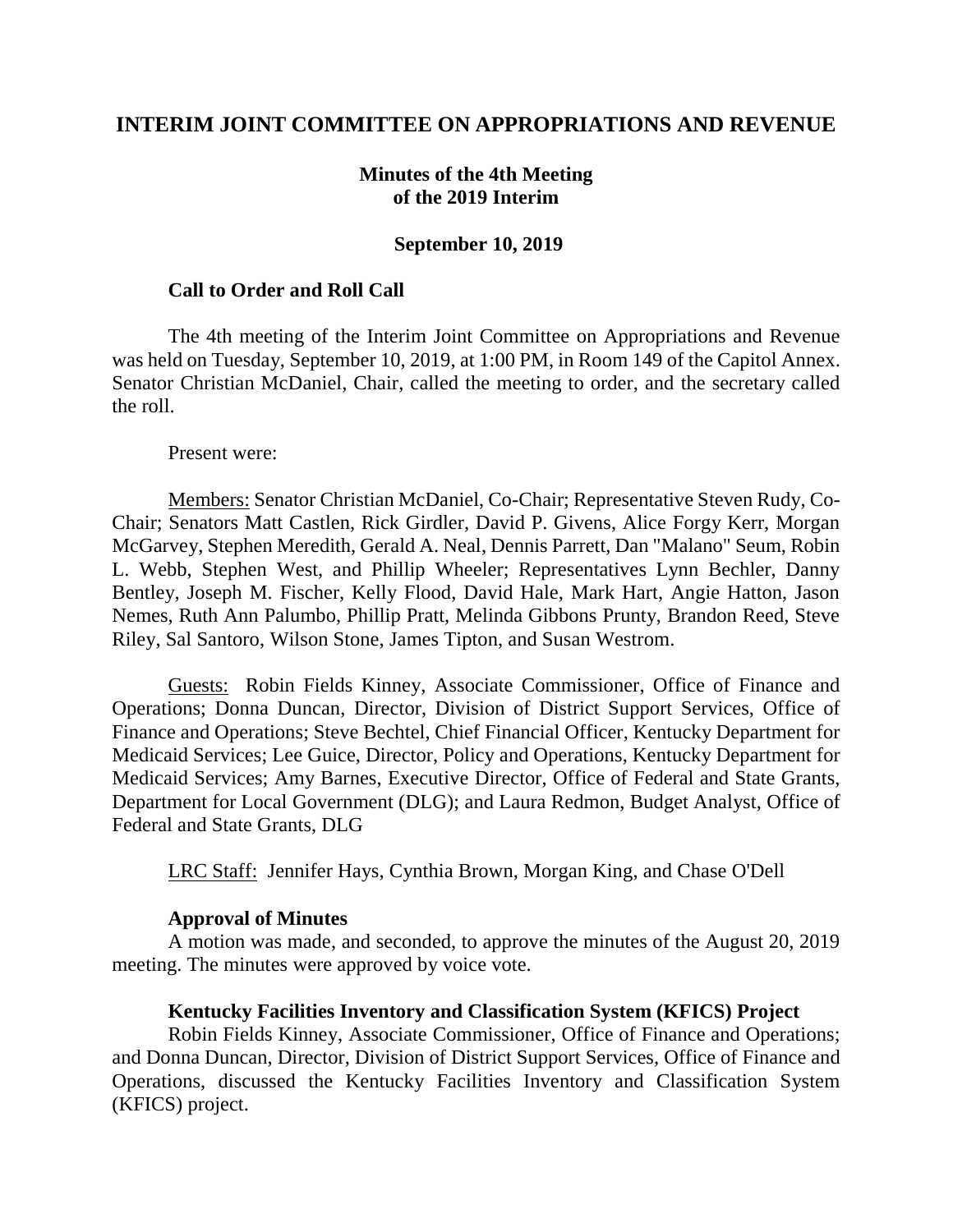Robin Kinney testified that the statutory authority to do an inventory of school buildings on their condition and quality is found in KRS 157.420. KFICS is the new iteration of the 'Parsons' report that was done in 2011. The Parsons report focused on the worst, to the best, school buildings in Kentucky. Funding was not continued for the report. In 2016, the General Assembly appropriated additional funds to implement KFICS. Part of the goal is to build a sustainable assessment process of the physical condition of school buildings using industry standard methodology.

The Kentucky Department of Education (KDE) is required to submit a KFICS report to the Legislative Research Commission (LRC) by October of every odd-numbered year.

Donna Duncan testified that 169 school districts participated in the condition assessment of one school building per district during phase one of KFICS. Six school districts did not participate, five of which were independent districts. The improvements made to KFICS since phase one in 2017 were reviewed by Ms. Duncan. There are now four components that are a part of the conditions report. KDE has communicated to school districts regarding KFICS.

Ms. Duncan said that the facilities construction process is set out by statute, and implemented through regulation. The regulation establishes the process that districts use. KDE has made enhancements to the processes to improve efficiency and transparency. In 2017, KDE converted over to an automated workflow system known as the Facilities Planning and Construction (FACPAC) system. Beginning in 2018, KDE formalized a tier process for projects. Tier one projects are major renovations or new schools. Tier four projects are usually small athletic projects. The majority of projects are tier three and four.

The construction process includes KDE, school districts, boards of education, design professionals, construction vendors, and more. Ms. Duncan reviewed the preconstruction and construction processes.

Ms. Duncan testified that one of the biggest challenges faced by the District Facilities Branch is staffing. The staff consists of one branch manager, four staff architects, and one analyst. There are 1,492 active projects being managed. In Fiscal Year (FY) 2018- 2019, 115 school districts initiated 331 projects, with an estimated cost of over \$622 million. The projects included 14 new buildings, 51 major renovations, and more. The impact of the new initiatives in 2019 Senate Bill 1 is also a challenge to the District Facilities Branch. Another challenge is the implementation of KFICS.

In response to a question from Senator McDaniel, Ms. Duncan stated that there are now more buildings per school district than just the original ones entered into KFICS during phase one.

Committee meeting materials may be accessed online at https://apps.legislature.ky.gov/CommitteeDocuments/10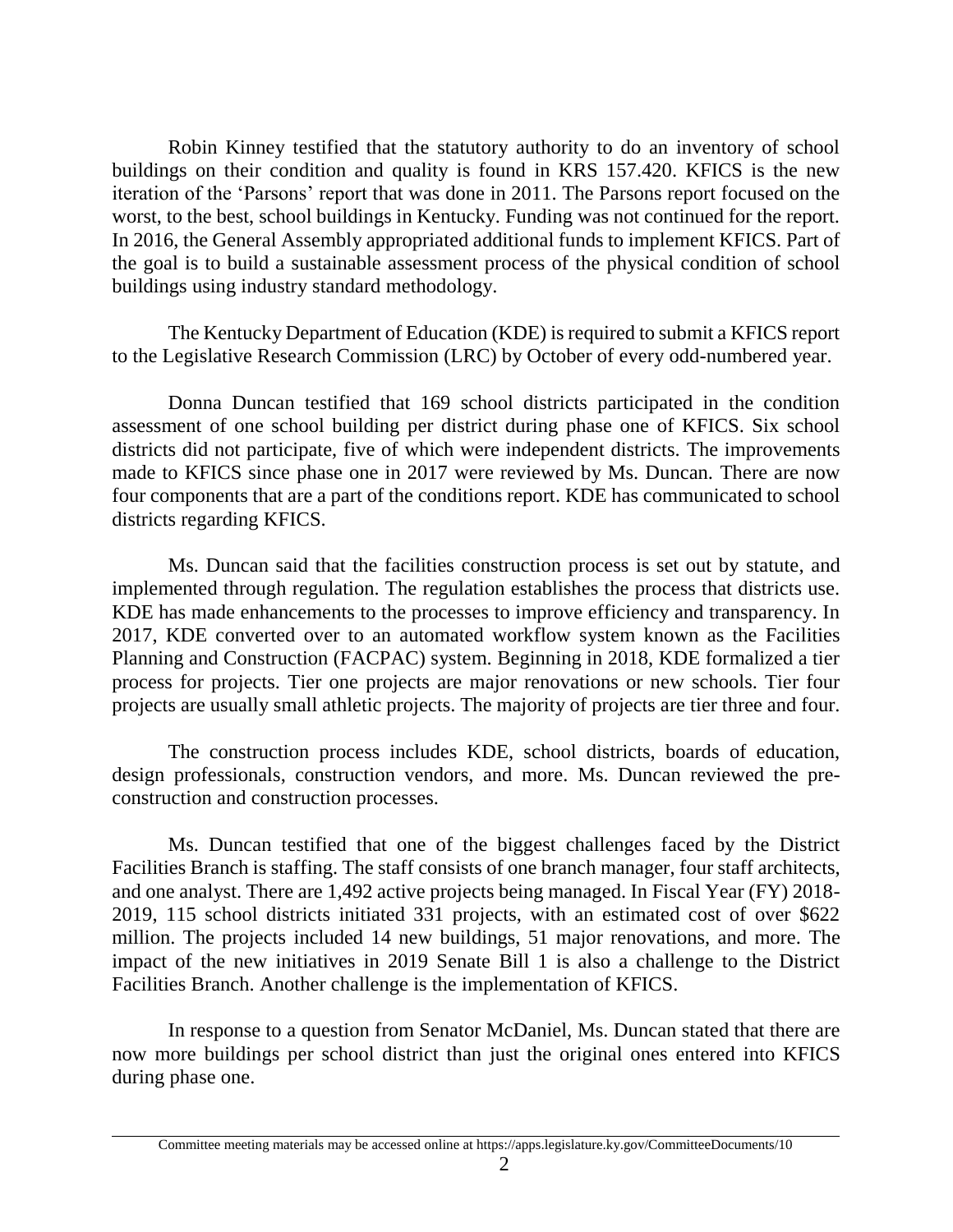In response to a question from Senator Givens, Ms. Duncan said that her branch is concerned with building safety.

In response to a question from Representative Bechler, Ms. Duncan testified that KDE allowed each school district to choose which building would be evaluated in phase one, although KDE encouraged the districts to choose the worst building in the district. The intent after the first report is to see the full inventory of school districts. Ms. Kinney testified that the goal is for all 1,200 school facilities to be in KFICS.

In response to a question from Senator Castlen, Ms. Duncan stated that the district facilities branch must give approval for property acquisitions.

In response to a question from Representative Rudy, Ms. Kinney stated that the Office of Finance and Operations would not be preparing a final dollar amount for 2019 Senate Bill 1, but that the office would be happy to help with questions related to it.

In response to another question from Senator McDaniel, Ms. Kinney stated that the deadline for school district input was June 30, 2019. However, districts will still be able to submit information.

## **Medicaid Funding**

Steve Bechtel, Chief Financial Officer, Kentucky Department for Medicaid Services; and Lee Guice, Director, Policy and Operations, Kentucky Department for Medicaid Services, discussed Medicaid funding.

Steve Bechtel testified that in 1986, the first managed care program, the Kentucky Patient Access and Care (KenPAC) Program, a primary care case management program, was introduced. The program enrolled low income adults and children on a mandatory basis. KenPAC covered acute primary and specialty care coordinated by providers. In 1997, the Kentucky Health Partnership, a comprehensive risk-based managed care program was implemented. In 2011, the KenPAC program was terminated and Medicaid received approval to expand managed care statewide to cover beneficiaries in regions not served by the Kentucky Health Partnership. In 2013, the state began awarding contracts to additional Managed Care Organizations (MCOs) to manage care for beneficiaries in the regions served by the Kentucky Health Partnership. In 2014, Kentucky expanded Medicaid Managed Care to the expansion population through an Alternative Benefit Plan (ABP).

Mr. Bechtel stated that the actual managed care expenditures for FY 2019 added up to a little over \$7.4 billion, totaling 71.5 percent of total Medicaid spending for Kentucky. The other 28.5 percent of expenditures are for the 10 percent of the Medicaid population known as the fee-for-service (FFS) population. This population is the more vulnerable and expensive population.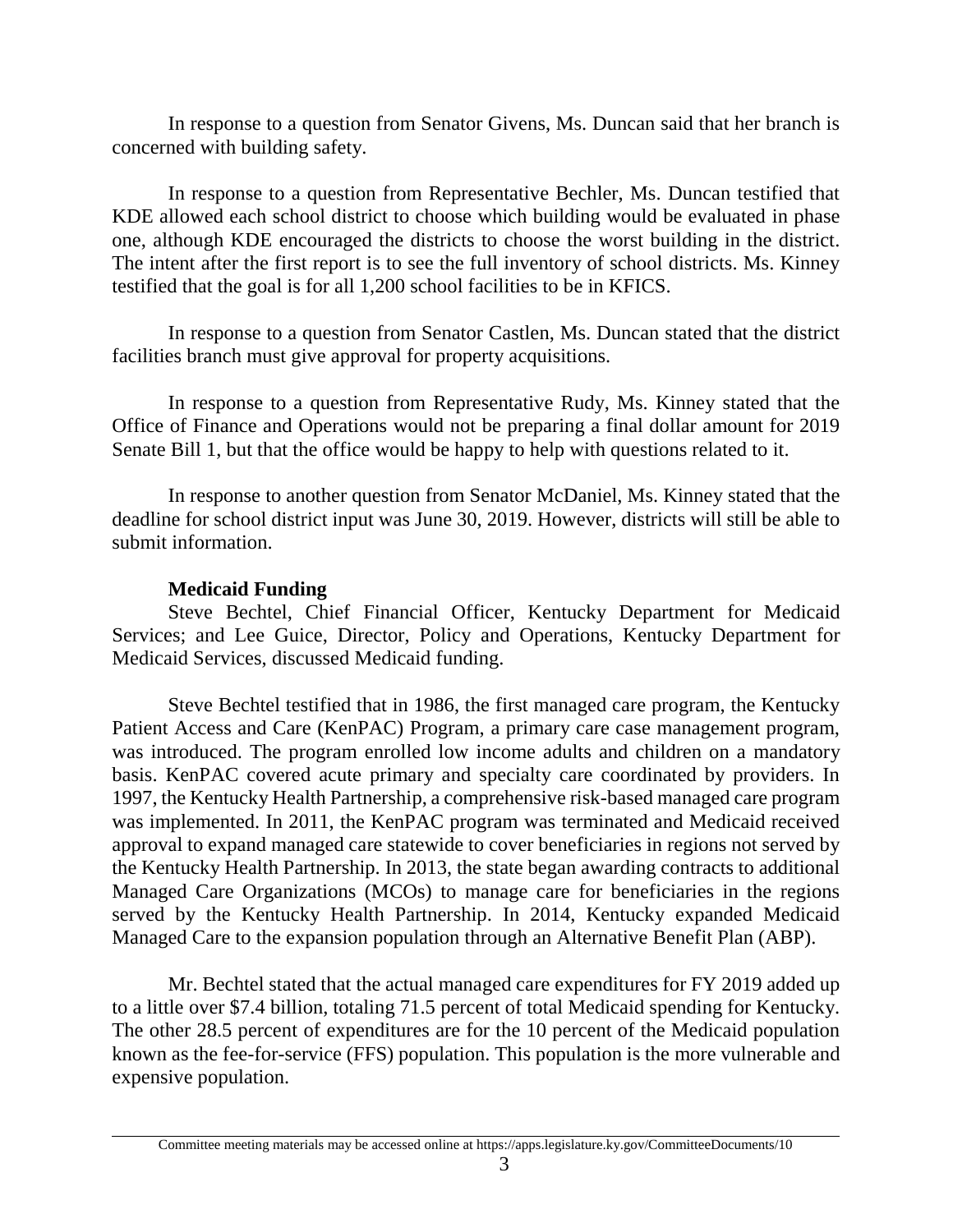Mr. Bechtel testified that the federal matching rate changes every October for the traditional Medicaid population. The federal funding rate for traditional Medicaid is usually around 70 percent. The Affordable Care Act (ACA) expansion population is currently 93 percent funded by federal dollars. The Children's Health Insurance Program (CHIP) population is normally 80 percent federally funded. Mr. Bechtel gave a brief history of CHIP. Kentucky's Children's Health Insurance Program is referred to as (KCHIP).

In response to a question from Senator McDaniel, Mr. Bechtel testified that the difference in allocations needed for the ACA expansion population between this year and next year will be approximately an additional \$45 million. In response to another question, Mr. Bechtel stated that approximately 40 to 50 million dollars from the general fund will need to go into KCHIP for each year of the next biennium.

In response to a question from Senator Meredith, Mr. Bechtel testified that the \$15 million needed from the general fund for KCHIP in FY 2020 was determined by considering projections. The \$15 million has been provided through the enacted budget.

In response to a question from Senator Givens, Mr. Bechtel stated that the Medicaid eligible population was on a downward trend from March of 2018 to January of 2019. It has since stabilized. In response to another question, Mr. Bechtel testified that if there were a recession, enrollment would be expected to increase. In response to further questioning, Mr. Bechtel said that the Medicaid eligible population is lower than in recent history. Most of the flux in eligible Medicaid population is within the expansion population.

In response to a question from Representative Gibbons Prunty, Mr. Bechtel testified that the 1115 waiver is not a part of forecasts.

# **Coal and Mineral Severance Tax Programs**

Amy Barnes, Executive Director, Office of Federal and State Grants, Department for Local Government (DLG); and Laura Redmon, Budget Analyst, Office of Federal and State Grants, DLG, discussed the Coal and Mineral Severance Tax Programs.

Amy Barnes testified that coal and mineral severance tax funds are distributed on a quarterly basis through two programs. The programs are the Local Government Economic Assistance Fund (LGEAF) and the Local Government Economic Development Fund (LGEDF).

Ms. Barnes stated that 50 percent of gross mineral severance tax revenue goes to the state's general fund, while the other 50 percent goes to the LGEAF. Eligible counties are producers of non-coal minerals such as limestone, clay, oil, or natural gas. Funds are distributed based on the taxes collected and reported for each individual county. 10 percent of each county's allocation goes to the cities within that county. The distribution to cities is based upon population. In FY 2019, the LGEAF mineral program allocated over \$17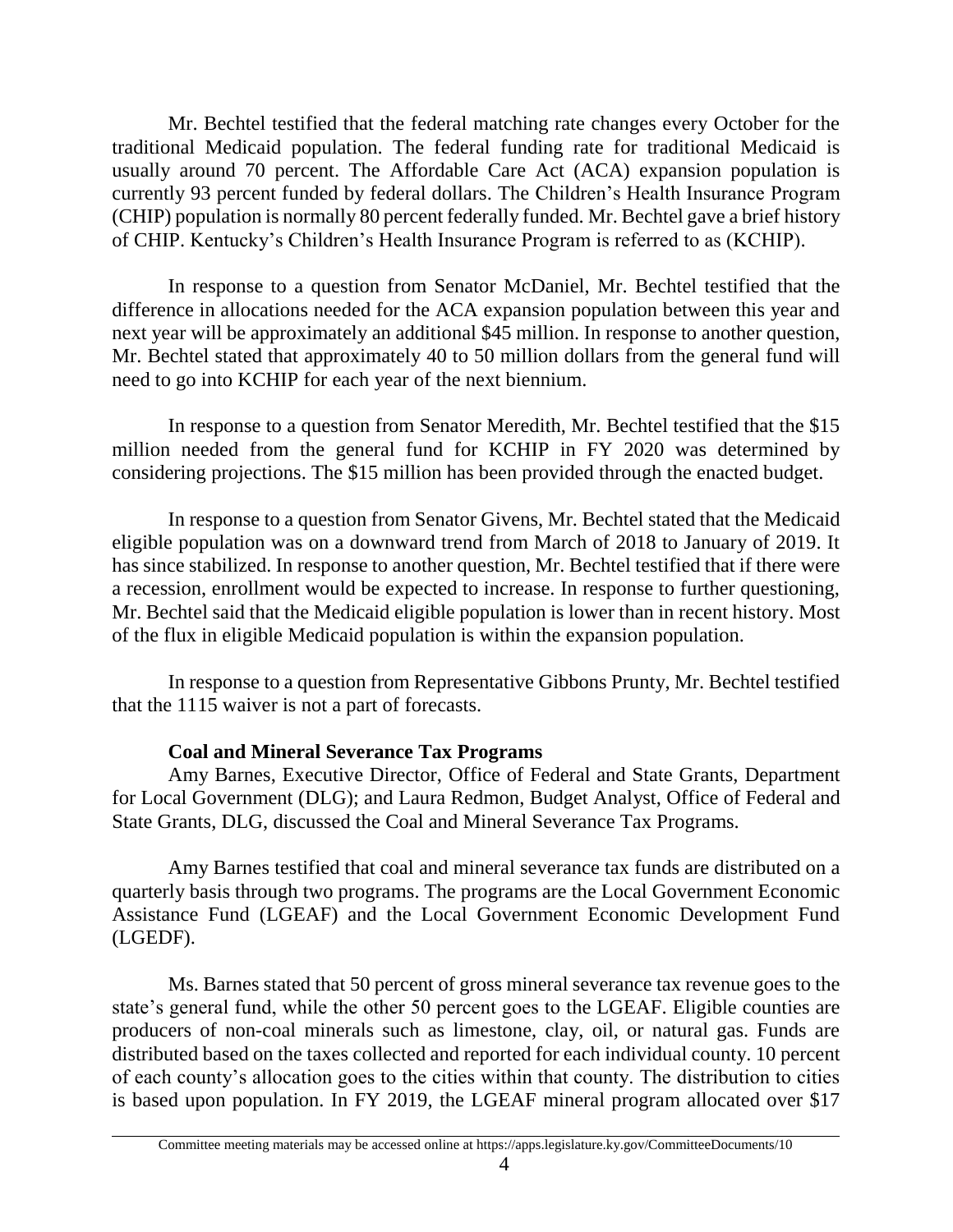million to participating counties and cities. The amount projected for FY 2020 is a little over \$16 million.

Ms. Barnes said that in statute, coal severance tax revenues are to be split evenly, with 50 percent of revenues going to the General Fund, and the remaining 50 percent of revenues going to the LGEDF. According to statute, funds in the LGEDF program are divided into thirds. Two thirds comprise the "single county" coal severance program. The other third is comprised of the "multi-county" coal severance fund.

In FY 2019, "off the top" appropriations deducted from the gross coal severance tax revenues totaled a little over \$29 million.

Ms. Barnes testified that under Regular Session 2018 House Bill 200, a set appropriation goes to the LGEDF each year. In FY 2019, that appropriation totaled a little over \$15 million. The appropriation will total \$7.5 million in FY 2020. Per statute, of the funds transferred from the LGEDF to the LGEAF, 60 percent are distributed to the counties based on the taxes collected in that county. Thirty percent of funds are distributed based upon per capita income, ton miles, and population. These funds together go to producer counties. The remaining 10 percent of LGEAF moneys are distributed to each coalimpacted county based on geographic area, ton miles, and per capita income.

Ms. Barnes stated that LGEAF funds cannot be used for the general administration of government.

The projected coal severance tax revenue for FY 2019 totaled \$77.9 million. Actual revenues for the year were over \$92.9 million, creating an excess of \$15,006,946.91. Gross coal severance tax revenue is estimated to reach a little over \$65 million in FY 2020.

Ms. Barnes testified that in FY 2019, over \$17 million in LGEDF funds were distributed to the 33 participating counties in the single county program. A county is a participant in the single county program if it has coal production in any quarter during the last four years. In FY 2020, the distribution will drop to \$13.5 million. LGEDF funds are being expended in a variety of ways, including in public infrastructure, water, sewer, road improvements, and more.

In response to a question from Senator Webb, Ms. Barnes testified that a variety of jail expenses are being paid for with coal severance money. In response to another question from Senator Webb, Ms. Barnes stated that jail expenses have been included over the past several years.

In response to a question from Senator McDaniel, Ms. Barnes said that the language regarding recurring expenses from a previous budget bill was not included in the current